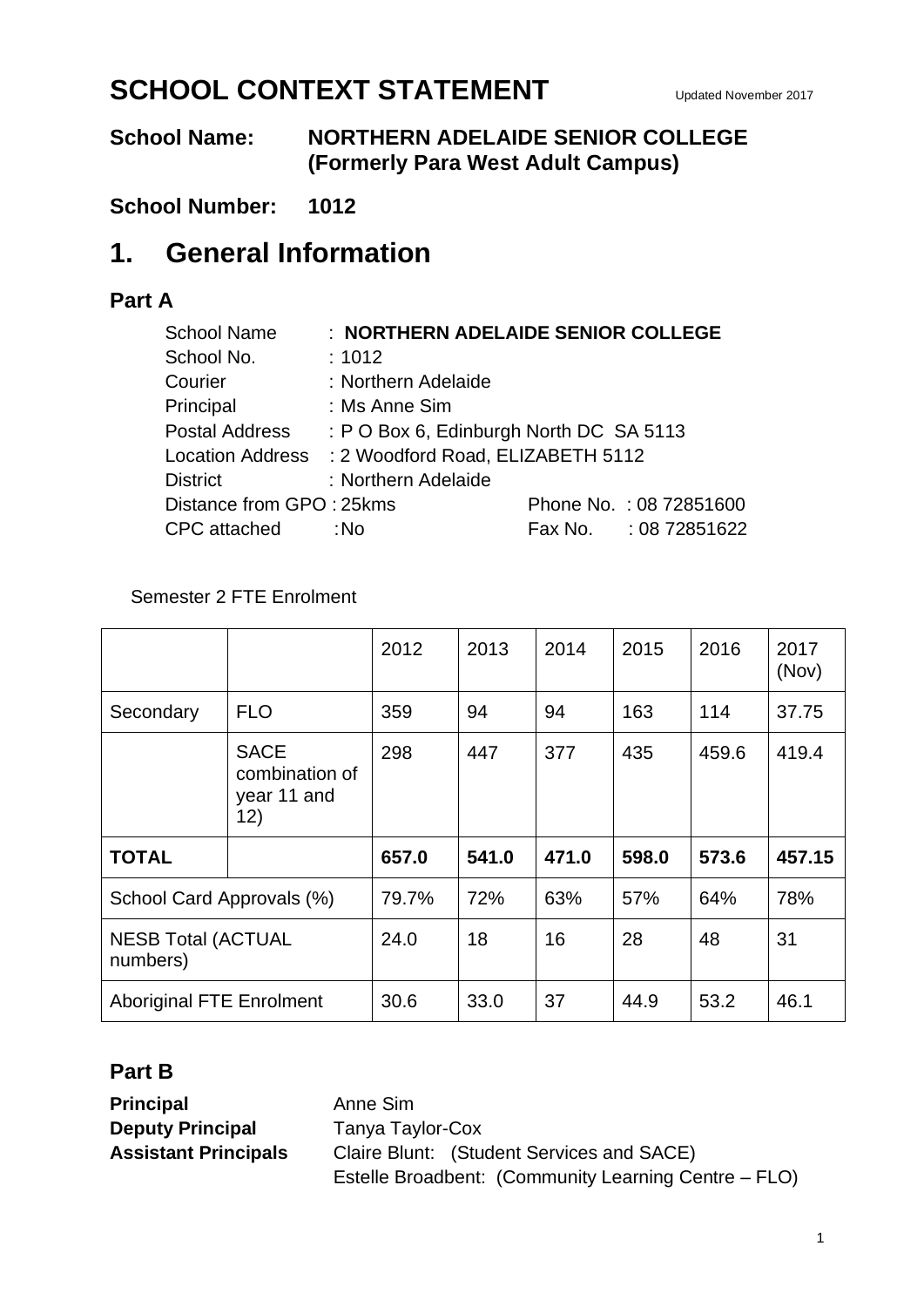| <b>Senior Leaders</b>   | Laura Brady: VET Operations<br>Clair Vue: Students with Disabilities and ATSI<br>Margie Lee: HPD, Cross Curricula, and Career Development |
|-------------------------|-------------------------------------------------------------------------------------------------------------------------------------------|
|                         | John Willemse: Maths and Science                                                                                                          |
|                         | Ros Belle: English, Humanities and ESL                                                                                                    |
|                         | Josh Earl: CLC Curriculum, Arts, Electronic Media & Design                                                                                |
|                         | Abbie-Lea Verco: Student Wellbeing Leader                                                                                                 |
|                         | Adrienne Gorringe: Student Wellbeing Leader                                                                                               |
| <b>Business Manager</b> | <b>Cathy Sellen</b>                                                                                                                       |

### **Staffing numbers –** November 2017

Total Teaching Staff 21.2 FTE (11M + 11F) Total Ancillary 644.5 HPW; Total Leaders 14 (13F + 1M) Total ATSI funded positions

- $\bullet$  0.4 AET (F)
- $\bullet$  1.0 ACEO (M)

### **Enrolment trends**

Enrolment levels have decreased significantly since the state government changed the eligibility requirements for enrolment in an Adult Re-entry school. These changes have lead to a substantial shift in the average age of students (from 40 years in 2010 to just over 20 years in 2017).

The relocation of the school into the Elizabeth CBD and the ongoing development of programs that re-engage FLO students (through the Community Learning Centre - CLC) have started to positively impact the FTE and ongoing curriculum development work is aimed at designing curriculum and approaches to pedagogy that meet the needs of adults seeking to complete secondary schooling and access employment through well targeted entry level training.

### **Special arrangements**

- NASC is one of a small group of Adult re-entry schools in Adelaide (the others are Thebarton Senior College, Hamilton Secondary College and Marden Senior College).
- NASC is part of the Northern Adelaide State Secondary Schools Alliance (NASSSA) which links eleven DECD secondary schools in the Northern Adelaide Region, to an agenda of cooperative curriculum design and delivery (particularly in the senior years and particularly in the VET area).
- NASC is a member of the Peachey Partnership.
- NASC is a Category 1 School.

### **Year of Opening**

NASC commenced as an Adult Re-entry Campus of Inbarendi College in 1989 (known then as Para West Adult Campus). Prior to this it was Elizabeth West High School which was established in 1967.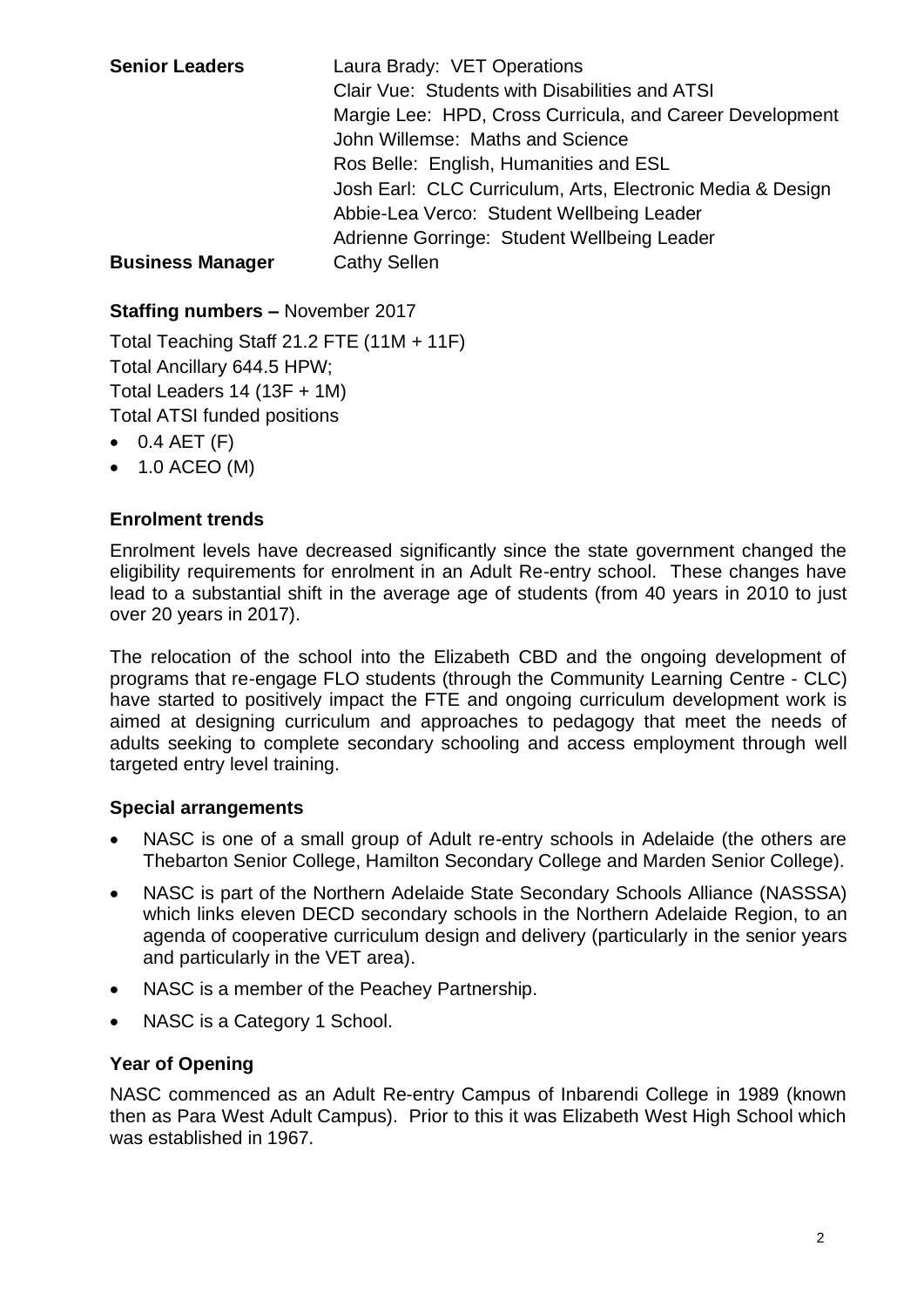## **2. Students (and their welfare)**

### **General characteristics**

Most Adult re-entry students have been out of formal education for at least 6 months. A large number of NASC students study part-time. Of the entire student body, 65% are female and the average age is 20 years.

NASC students are generally drawn from the local Elizabeth area, although some students come from a far broader range of postcodes and since the school's relocation this range of postcodes has continued to broaden.

### **Pastoral Care Programs**

All teachers undertake a coaching role with a group of up to 15 students (drawn as much as possible from their teaching classes.

The school employs 4 youth/social workers and 3 case-managers who provide a specific support service to identified students.

## **Support Offered**

There is an extensive range of student support services offered: course/career/personal counselling; learning support; literacy and numeracy support; support for young parents (including a Creche), support for Aboriginal students; support for students with disabilities.

#### **Student Management**

On enrolment, students sign a code of conduct based on principles of adult behaviour/expectations. All school leaders support teaching staff with student behaviour management.

### **Student Government**

There is an active Student Organising Committee which represents student voice in various college decision-making bodies. As NASC is an adult re-entry school, students replace parents on the Governing Council.

### **Special Programmes**

- 0 NASC operates a Creche that supports students with children to access education. On average 15 children (0-4 years) use the Creche each session (scheduled lesson).
- 0 NASC runs a Tutorial Centre to support students (including students on NEPs) with their studies; all teachers have time within their face-to-face teaching load to provide more intensive study support to individuals in their classes.
- 0 NASC has a long history of running 'Outreach' programs which are designed to support the specific education needs of particular groups of students. The Faculty for Family Learning runs over ten programs and courses that target young parents. The most significant of these is the Young Mums program which has been running for the past 20 years. There is also the Learning Together Program which is based within the NASC building and works collaboratively with the Family Learning Centre to support a range of families to foster literacy and life skills in their children.
- 0 NASC is the lead school for the NASSSA Community Learning Centre. This Centre (based at the Northern Sound System and Twelve25 Youth Enterprise Centre in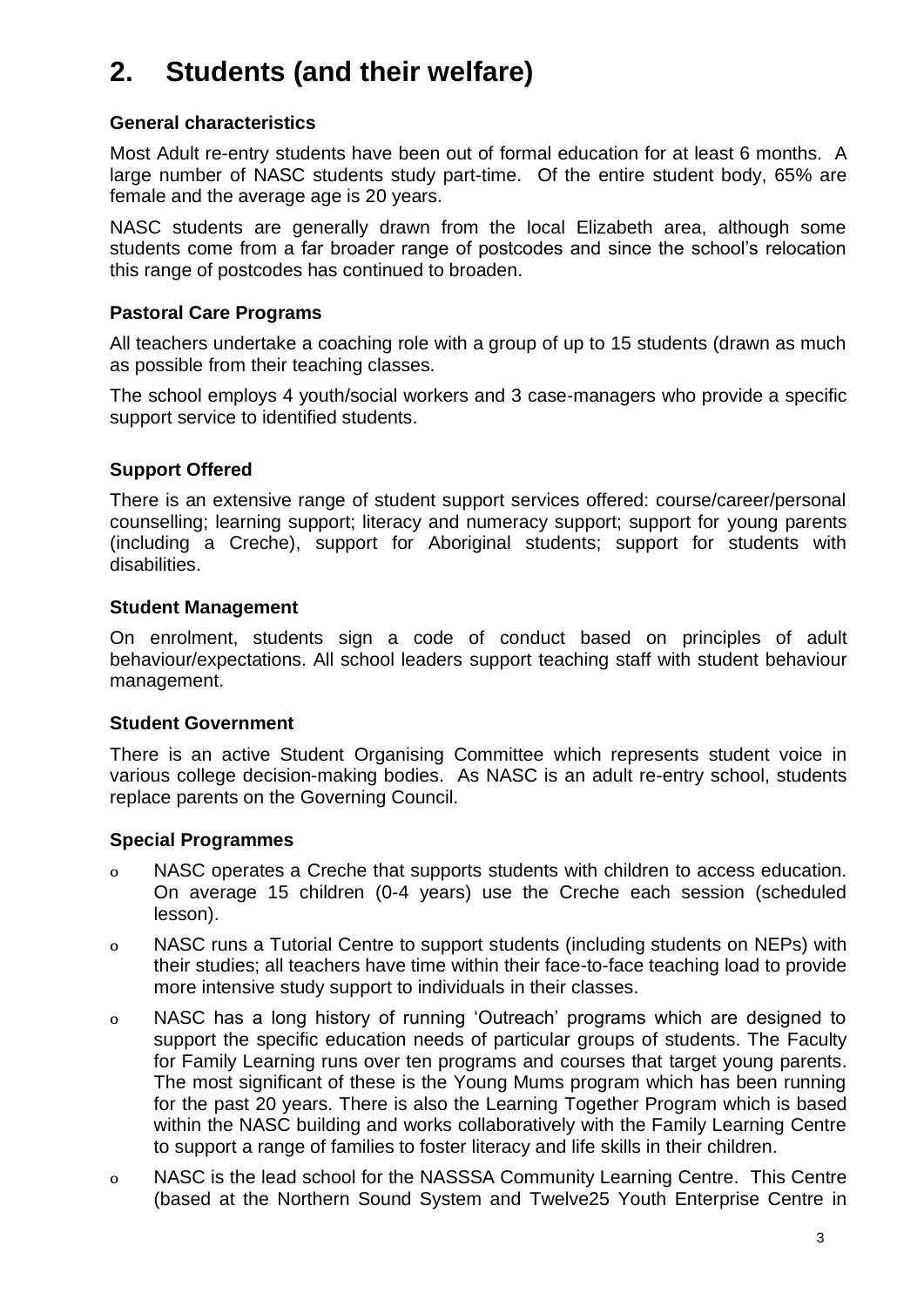Salisbury) is a focus for almost 350 individual FLO students from NASSSA schools who engage in courses run by specially selected teachers in order to complete the SACE, build confidence to return to more mainstream education programs or enter the workplace.

- 0 NASC supports a FLO enrolment of up to 50 students, the majority of whom are supported to engage in external programs, though some engage in accredited programs run through the NASSSA Community Learning Centre.
- 0 The learning and engagement of students from Aboriginal backgrounds is supported by a team of teachers, support workers and an ACEO
- 

## $\overset{\circ}{3}$ . **3. Key Policies**

## **Site Context and Purpose**

## **Goal 1: TOGETHER WE WILL SUPPORT STUDENTS TO IMPROVE AND EXPERIENCE SUCCESS**

## **Goal 2 Together we will develop a sense of Community and a culture of Inclusiveness**

## **Vision**

- 0 In 2011 the PWAC-NASC Community agreed that the Moral Purpose of our school is to successfully re-engage learners in educational and vocational pathways, enabling participation in local and global communities.
- 0 Para West Adult Campus (now NASC) was established by the Department of Education, and Children's Services to provide quality education and training services to adult students from across the northern Adelaide area. As a Social Justice initiative, NASC seeks to build the resilience of the community it serves by targeting the delivery of its educational services to the maximum benefit of those who have not experienced successful outcomes from their initial engagement with school. The school sees clear links between high levels of educational attainment and development of the economic and social resilience of the northern Adelaide region.
- 0 In 2017 the school worked together to develop a new vision as part of the Site Improvement Plan. 'An engaging, innovative and supportive adult learning environment that empowers students for a successful future'. To support this we developed a list of values central to the school's core business:

| <b>Success</b> | - empowering individual achievement                  |
|----------------|------------------------------------------------------|
| Community      | - connected, engaged and safe                        |
|                | Improvement – persistence, innovation and growth     |
|                | Inclusiveness – celebrating and respecting diversity |

## **The school's Site Improvement Plan (2017-2021)**

As part of the development of the Site Improvement Plan in 2017 two over-arching goals were described:

Goal One: Together we will support students to improve and experience success Goal 2: Together we will develop a sense of Community and a culture of Inclusiveness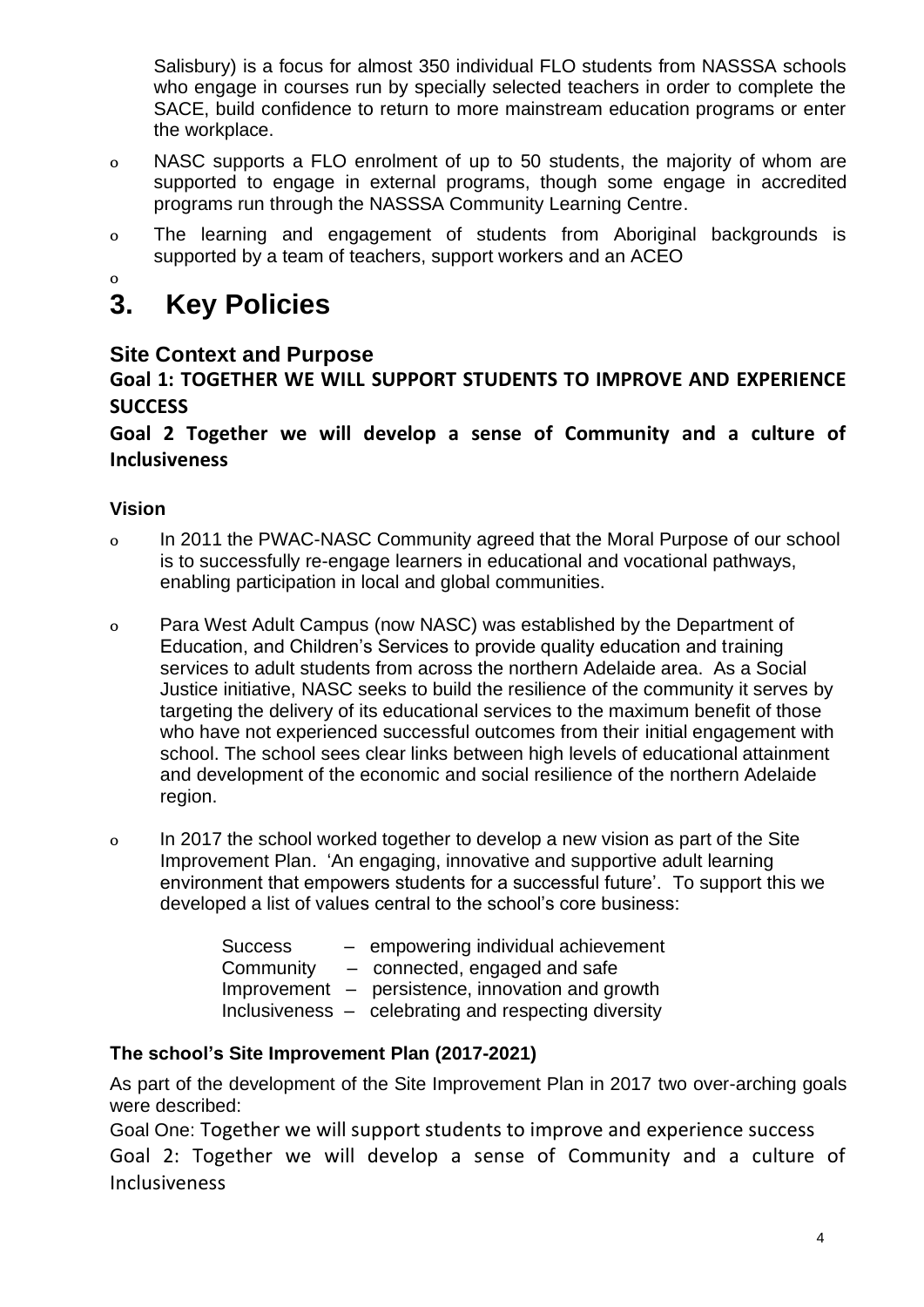Specific goals include:

- Achieve a SACE Completion Rate of 100%
- Ensure 60% of Stage 2 results are B- or higher
- Ensure that at least 75% of students undertaking VET complete their qualification
- Ensure that at least 75% of our Stage 1 students achieve 10 credits for each stage 1 semester that they are enrolled in.
- Retain at least 70% of students from the beginning of week 3 to the end of each semester

These goals are supported by a range of targets and strategies that serve to focus the attention of the school's staffing and financial resources.

### **Contextual Influences**

- o NASC serves a community which is characterised by significant economic and educational disadvantage.
- o NASC provides an opportunity for adult students to complete secondary education. A significant number of students pursue tertiary entrance through success in either the South Australian Certificate in Education or the STAT test.
- o From 2012 students over the age of 21 have access to SACE programs and 5 years within which to complete the SACE. This is a significant change from previous years where many students in this age range chose (over many years) to undertake introductory or interest subjects to maintain their contact with the community.

### **Core Business/Mission**

As an education institution, the core business of NASC is education/training. The curriculum is prescribed by the South Australian Certificate of Education along with various Certificate I, II and III qualifications.

## **4. Curriculum**

## **Subject Offerings**

NASC offers an extensive range of SACE subjects at Stage 1 and Stage 2 and at foundation level (for under 21 year olds).

NASC is the lead school managing the NASSSA Community Based Learning Centre. This Centre works in partnership with community based organisations and post compulsory school aged students, enrolled under FLO provisions, to co-construct and codeliver curriculum that inspires and engages young people not connected strongly to mainstream schools. Students attending programs at the CLC are able to engage with SACE programs at NASC.

There is a strong VET focus across the curriculum in areas including Horticulture, Animal Studies, Community Services, Information Technology, Fitness, Music, Outdoor Recreation and Conservation and Land Management. Most VET courses are open to students from across NASSSA schools.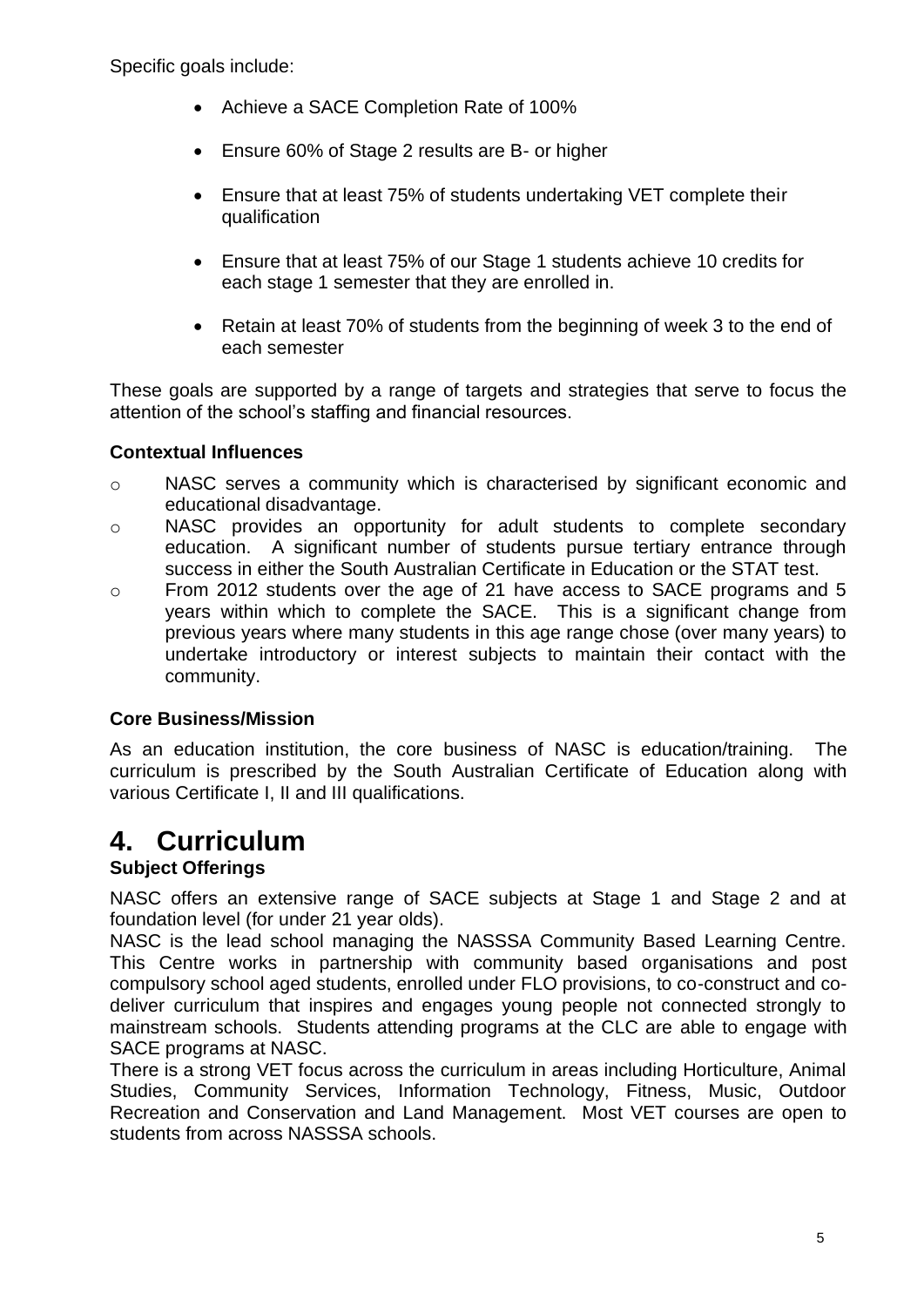## **Special Curriculum Features**

## **Teaching methodology**

Adult methodologies are practised by the staff, co-designed curriculum and flexible assessment practices are common.

All course information and assessment tasks are available 24/7 via Daymap.

#### . **Assessment Procedures and Reporting**

Teachers discuss progress directly with students on a regular basis. Students receive a 'Statement of Attainment' from the SACE Board on completion of a unit of study. Foundation Studies courses are non-graded. Teachers complete a regular (twice a term) progress check for each student in their class. These progress checks are available for students to view and are designed to stimulate conversations with teachers and prompt input from the range of support services available across the school.

### **Joint Programmes**

NASC is co-located with TAFESA and co-delivers a number of Certificate programs. One of the aims for the co-location is to grow the range of curriculum options and support available to NASC students to transition successfully to tertiary level study (via RTO or university.

## **5. Sporting Activities:**

Physical Education and Sports Studies are offered as part of the curriculum and there is also a strong Outdoor Education curriculum emphasis. NASC also has a team in the state's school Ice Hockey program 'Ice Factor'.

## **6. Other Co-Curricular Activities**

## **General**

Students produce a Community Newspaper (Northern Web) and a magazine in conjunction with the Playford Council (Mezzine). The Student Organising Committee organises various social/fundraising events including the school formal. There are also various lunch-time activities for students.

## **7. Staff (and their welfare)**

## **Staff profile**

There is a low staff turnover at NASC.

### **Leadership Structure**

In 2017 there are two Assistant Principals (one in Student Services and the other leading the CLC) as well as the Deputy Principal (Curriculum). Curriculum at NASC is lead by a team of 7 Senior Leaders who are supported by 2 Student Wellbeing Leaders.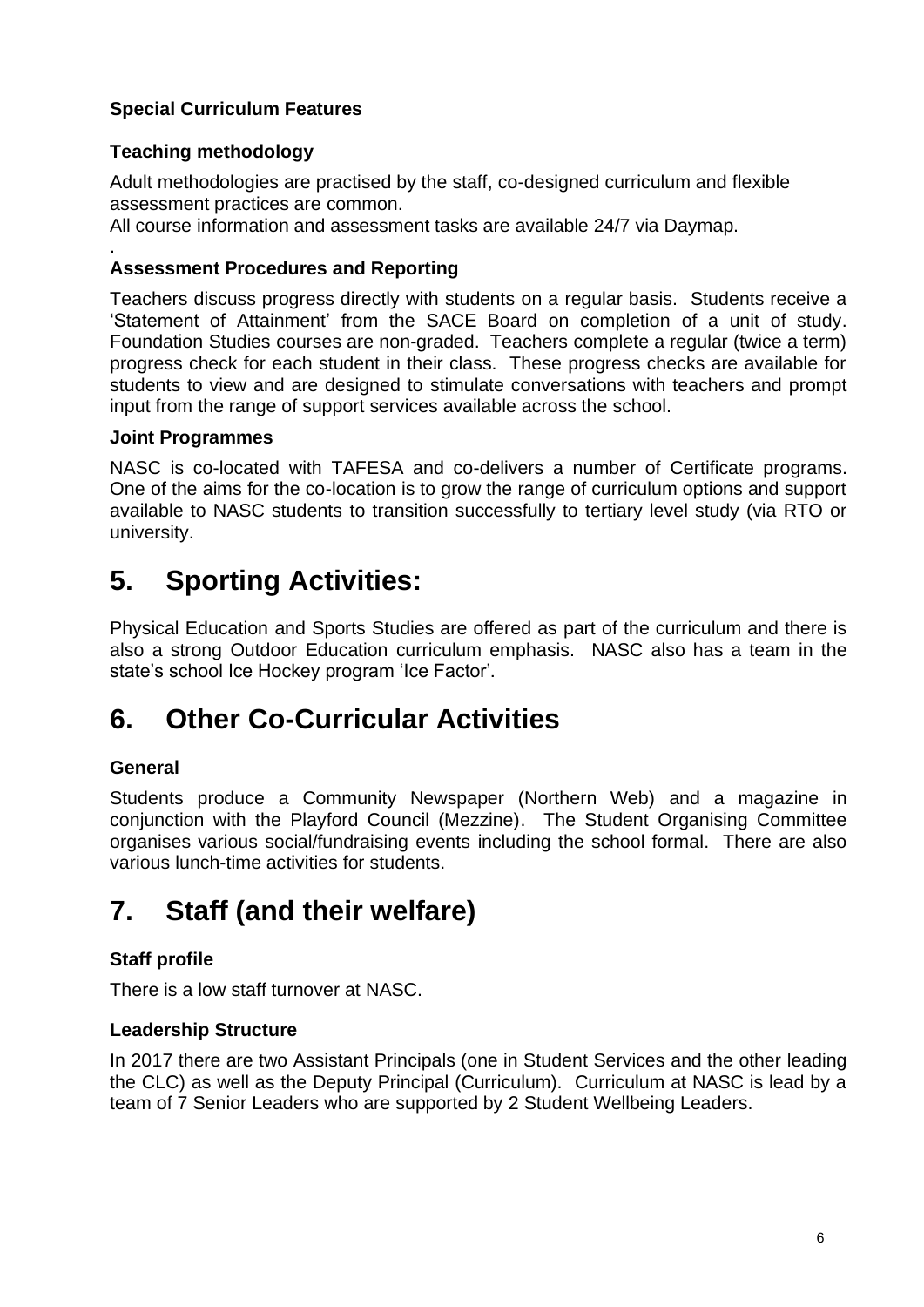### **Staff Support Systems**

Teaching staff work in area of study groups. There is considerable support of Training and Development and each member of staff has a PD leader who works with a maximum of 4 teachers / SSOs.

## **Access to Specialist Staff**

There is a significant use of HPI staff, particularly in VET programs and HPE.

## **8. Incentives, support and award conditions for Staff**

- **Complexity Placement Points : 1**
- **Isolation Placement Points : 1**

## **9. Campus Facilities**

### **Buildings and Grounds**

The College is located in a newly renovated 4 storey building on the TAFE Elizabeth site. College facilities include a 3 year old Science facility (a purpose built transportable) and a VET specialist centre (currently hosting Animal Studies and Outdooor Recreation) The recently developled Mezz is adjacent to the Northern Sound System, and provides space for Music, Arts Digital Technologies.

### **Specialist Facilities**

Specialist facilities exist for Science, Horticulture, ICT, Multi Media, Food and Hospitality and Art.

## **Cooling**

The entire school is centrally cooled and heated.

### **Student Facilities**

Student facilities include a cafeteria and lounge (shared with TAFESA students and staff) a library (shared with TAFESA students) which includes extensive access to IT (desktops and laptops) and a roof terrace providing NASC exclusive outdoor space for breaks and special events.

### **Staff Facilities**

Staff work in designated offices. The campus IT network is accessible in staff work areas and via a wireless network. All teaching staff are issued with lap top computers, Ipads and, where the role requires, an IPhone.

#### **Access for Students and Staff with Disabilities**

There is ramp and lift access to teaching areas. There is also provision for disabled parking and there are disabled toilets.

### **Access to Bus Transport**

Two college buses are available for some regular programs (Young Mums) and excursions and camps. The College is located in the middle of the Elizabeth transport Hub where buses and trains are easily accessible.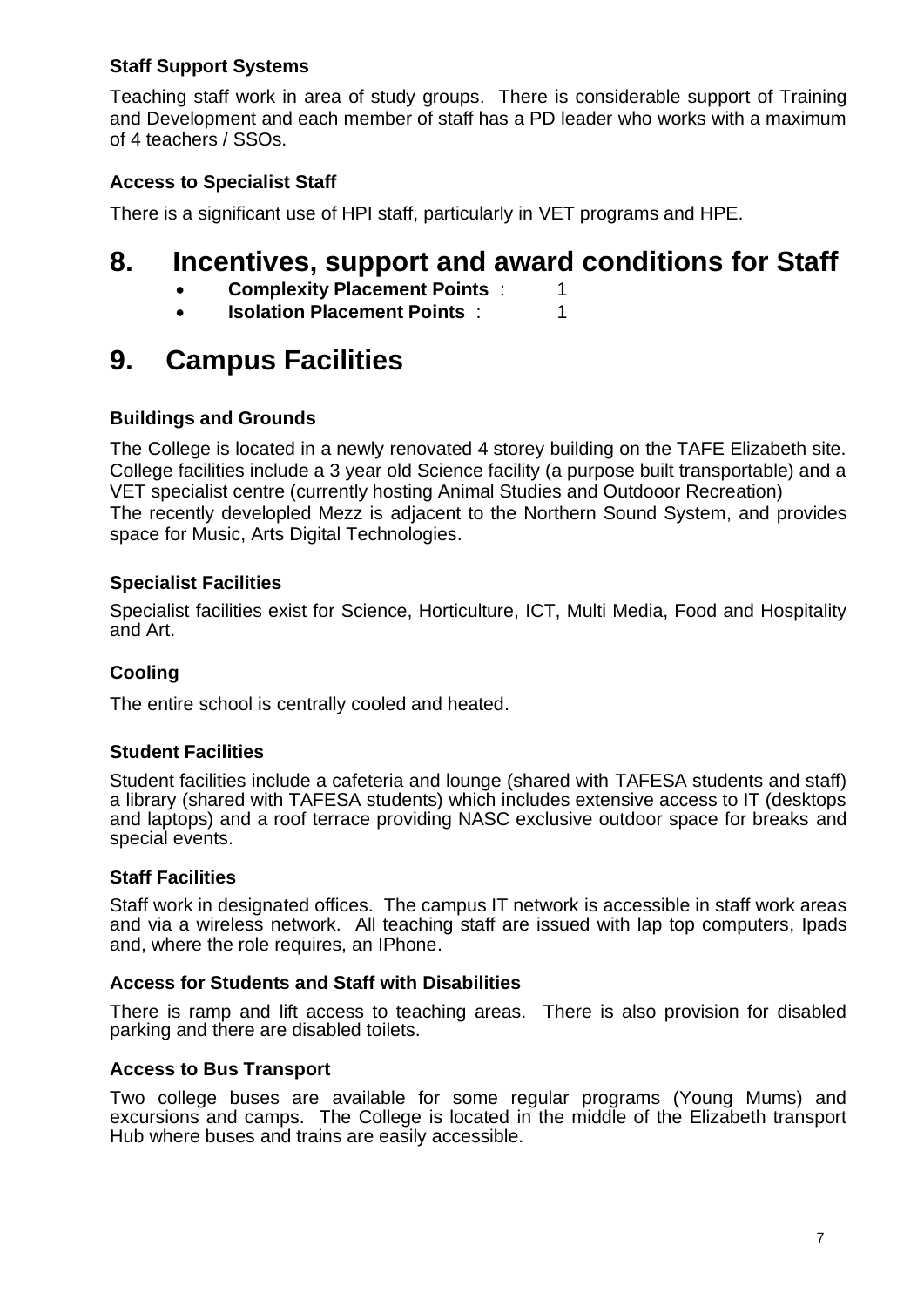## **10. Campus Operations**

#### **Decision Making Structures**

A consensus based decision making structure is in place – staff and leaders work in committees with delegated responsibility to make decisions as required. Whole staff forums serve as a place to caucus in relation to issues as required.

#### **Regular Publications**

The college produces its own community magazine, 'The Northern Web' and Another publication in conjunction with the Playford Council 'Mezzine'. Student and staff handbooks and curriculum handbooks are published annually. A Course Hand Book, advertising all courses is available to the public via the school's web page. Staff and student email and facebook are key communication tools and all students can access their teachers and their subjects via Day Map.

#### **Other Communication**

All staff members have a personal pigeonhole which is available for communication. The Administraion team publish a newsletter (admin tidings) which provides routine information to staff (in lieu of lengthy lectures in staff meetings). Email is used extensively as a means of communication.

#### **College Financial Position**

The College is in a sound financial position.

In addition to recurrent maintenance and salaries, finances are allocated to maintaining ICT peripherals. The campus relies heavily on School Card. Subject fees are kept as low as possible.

The college has been able to draw on its reserves to contribute a significant amount to the relocation to TAFE and the development of Northern Sound System.

### **Special Funding**

The Campus receives grants from a range of funding sources. Much of this additional funding supports the Faculty of Family Learning to conduct its outreach programs and supports the CLC to build curriculum that re-engages disconnected young people from a range of local schools.

## **11. Local Community**

#### **General Characteristics**

The college is situated in an area of high unemployment and considerable economic disadvantage. Many students rely on income support. The community is largely Anglo Celtic in composition but students of Aboriginal and other non-English speaking language and cultural groups are represented.

#### **Parent and Community Involvement**

As an adult re-entry school, students primarily live and enrol independently from parents. Students are represented by their peers on the Governing Council. There are 3 Community representatives on the Governing Council.

#### **Feeder Campus**

As NASC is an adult re-entry school, there are no designated feeder schools. Students attend from across the northern area. As a general rule NASC does not enrol continuing